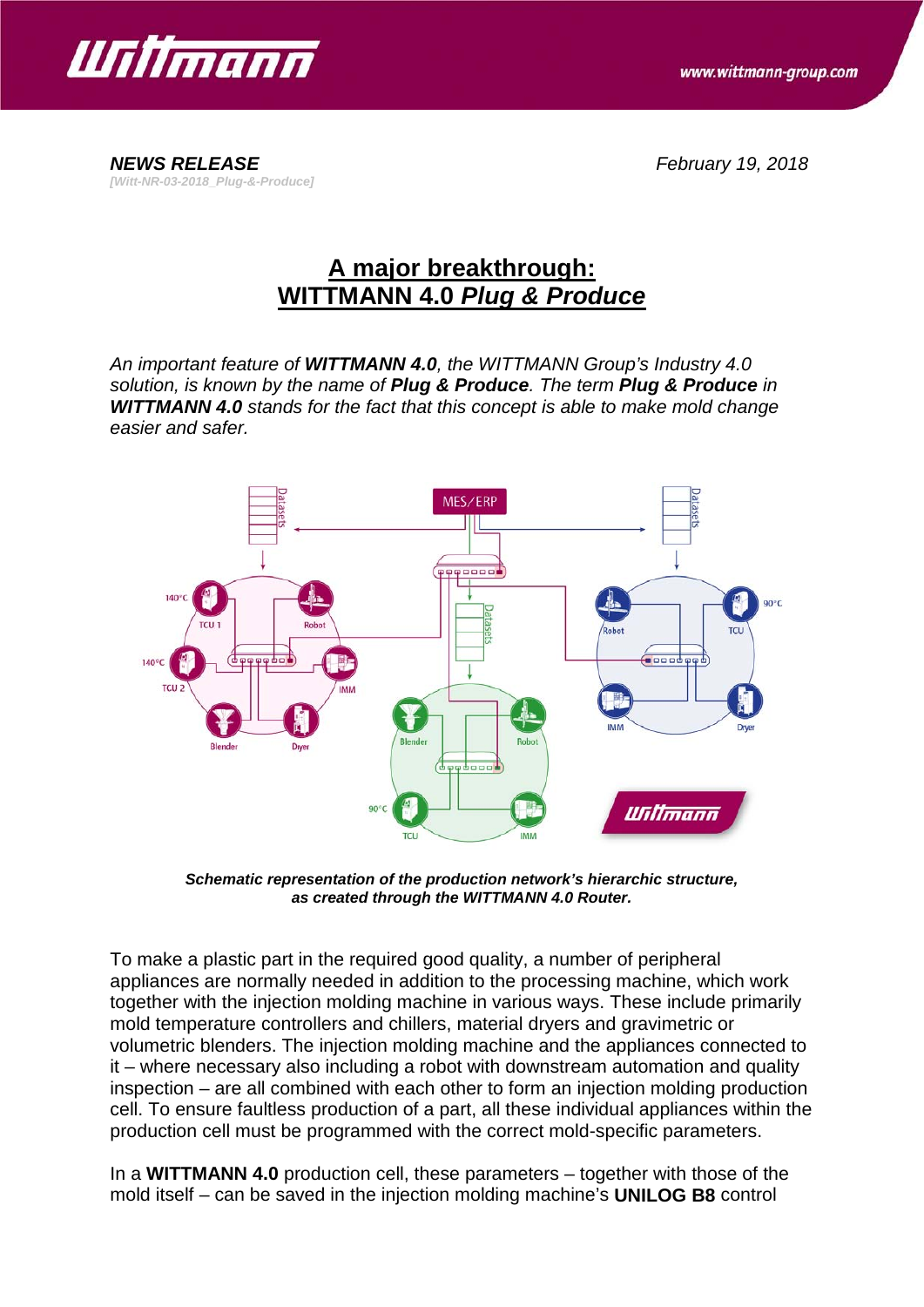

system. As soon as a given mold data set is selected on the machine's control system, the appropriate settings are transmitted to all other appliances in the production cell. The means of communication used in this case is an Ethernet network operating with the standardized Industry 4.0 OPC UA application protocol.

A special characteristic of the plastics industry is that injection molding production cells are formed in an extremely flexible way when it comes to the peripherals included. Depending on the part to be produced in each case, several different peripherals or peripherals with different settings are required. For example, the injection molding machine must be provided with a number of temperature controllers equal to the number of tempering zones inside the mold.

Thanks to **WITTMANN 4.0** *Plug & Produce*, there is no need for machine operators to acquire any knowledge in the area of IT technology, except to realize that the network cables of the required appliances must be plugged into the network switch of the production cell. They are thus free to concentrate on the mechanical work such as connecting the peripherals via tempering hoses or material feed lines. The IT configuration of the production cell, which is still necessary, is handled by the **WITTMANN 4.0 Router** specially developed for that purpose.



*WITTMANN 4.0 Router*

The **WITTMANN 4.0 Router** combines all appliances in the production cell and represents the entire production cell externally with a single IP address. In this way, the coherence of the relevant data is also ensured for any MES system which is required to collect data from an injection molding machine and the peripherals connected to it, without the risk of having the data of, say, a temperature controller in another production cell erroneously assigned to a given injection molding machine. In the opposite direction, the **WITTMANN 4.0 Router** also makes sure that an injection molding machine can only recognize those peripherals which are present in its own production cell.

As soon as a production cell has been equipped with the necessary peripherals for a new product, the data set with the production parameters can be distributed within the production cell. If this data set is not already recorded in the injection molding machine, the machine can also retrieve it from an MES system to which it has access. In this case, the data are routed via the firewall integrated in the **WITTMANN**